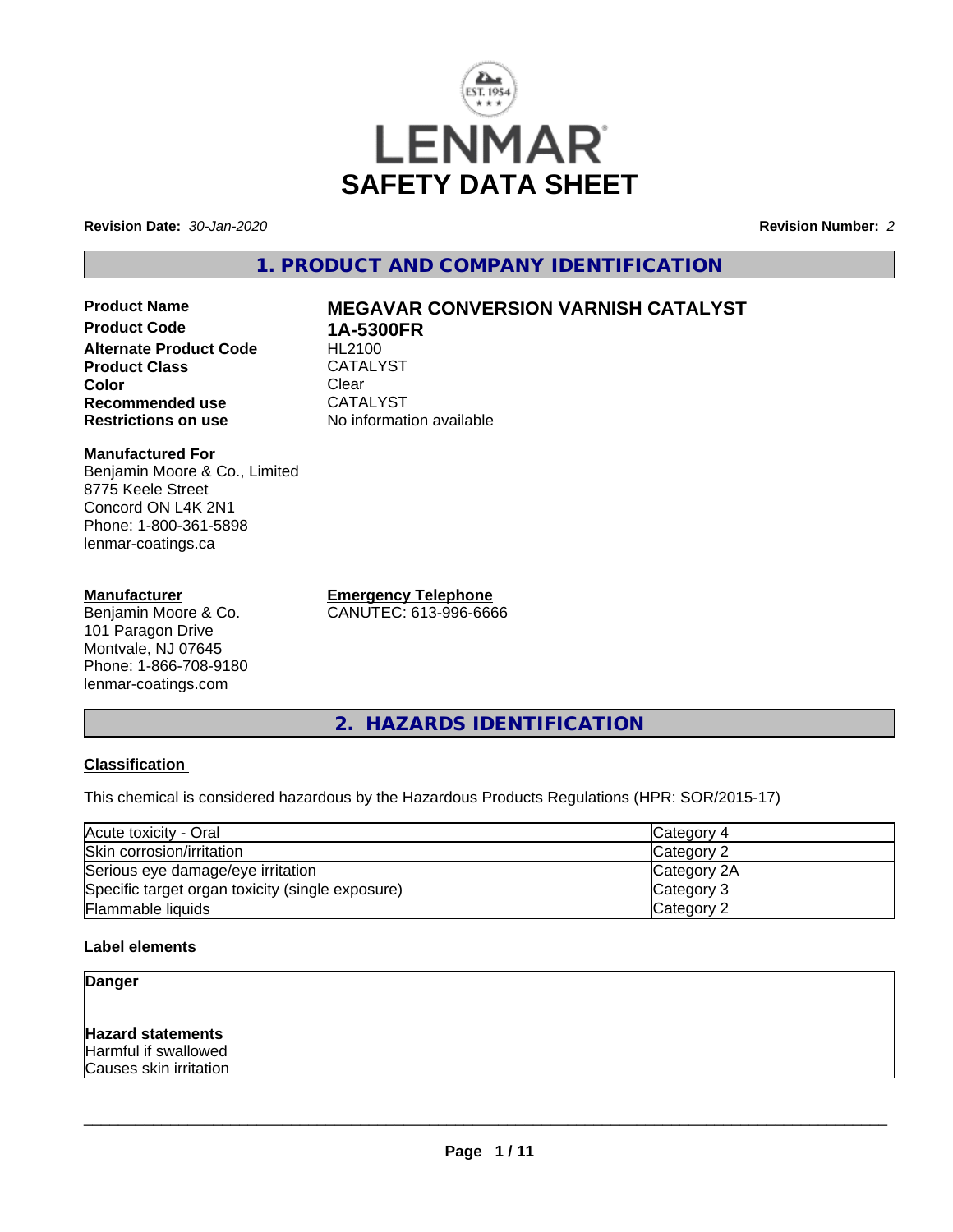**Odor** Alcohol



\_\_\_\_\_\_\_\_\_\_\_\_\_\_\_\_\_\_\_\_\_\_\_\_\_\_\_\_\_\_\_\_\_\_\_\_\_\_\_\_\_\_\_\_\_\_\_\_\_\_\_\_\_\_\_\_\_\_\_\_\_\_\_\_\_\_\_\_\_\_\_\_\_\_\_\_\_\_\_\_\_\_\_\_\_\_\_\_\_\_\_\_\_

Wash face, hands and any exposed skin thoroughly after handling

Do not eat, drink or smoke when using this product

Wear protective gloves/protective clothing/eye protection/face protection

Avoid breathing dust/fume/gas/mist/vapors/spray

Use only outdoors or in a well-ventilated area

Keep away from heat, hot surfaces, sparks, open flames and other ignition sources. No smoking

Keep container tightly closed

Ground/bond container and receiving equipment

Use explosion-proof electrical/ventilating/lighting/equipment

Use only non-sparking tools

Take precautionary measures against static discharge

Keep cool

# **Eyes**

IF IN EYES: Rinse cautiously with water for several minutes. Remove contact lenses, if present and easy to do. Continue rinsing

If eye irritation persists: Get medical advice/attention

**Skin**

If skin irritation occurs: Get medical advice/attention

IF ON SKIN (or hair): Remove/Take off immediately all contaminated clothing. Rinse skin with water/shower Wash contaminated clothing before reuse

# **Inhalation**

IF INHALED: Remove victim to fresh air and keep at rest in a position comfortable for breathing Call a POISON CENTER or doctor/physician if you feel unwell

### **Ingestion**

IF SWALLOWED: Call a POISON CENTER or doctor/physician if you feel unwell

Rinse mouth

# **Fire**

In case of fire: Use CO2, dry chemical, or foam for extinction

# **Precautionary Statements - Storage**

Store in a well-ventilated place. Keep container tightly closed Store locked up

### **Precautionary Statements - Disposal**

Dispose of contents/container to an approved waste disposal plant

# **Other information**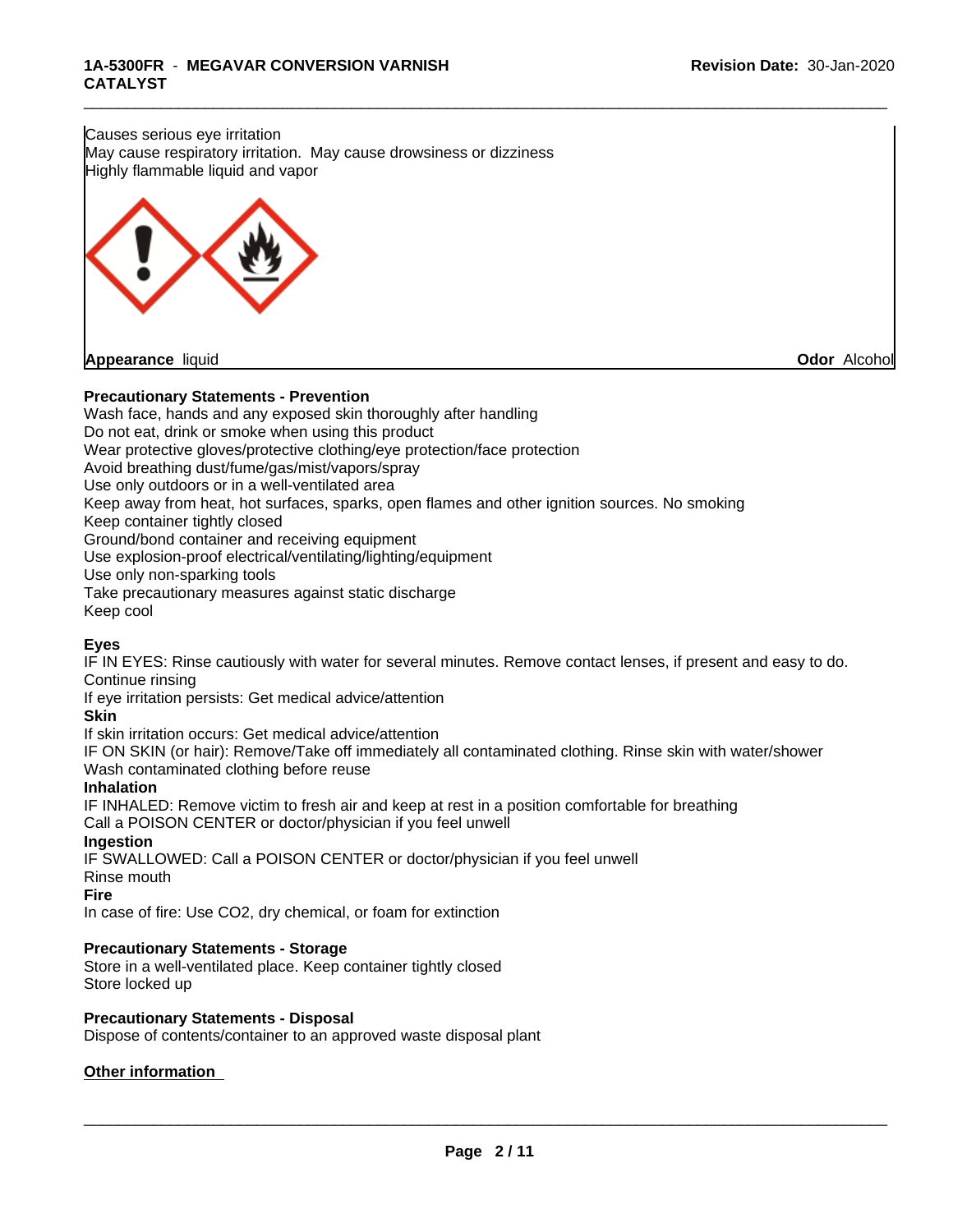No information available

# **Other hazards**

 **IMPORTANT:** Designed to be mixed with other components. Mixture will have hazards of all components. Before opening packages, read all warning labels. Follow all precautions.

# **3. COMPOSITION INFORMATION ON COMPONENTS**

| <b>Chemical name</b>   | <b>CAS No.</b> | Weight-%     | Hazardous Material<br>Information Review Act Idate exemption granted<br>registry number<br>(HMIRA registry $#$ ) | Date HMIRA filed and<br>(if applicable) |
|------------------------|----------------|--------------|------------------------------------------------------------------------------------------------------------------|-----------------------------------------|
| Isopropyl alcohol      | 67-63-0        | $60 - 100\%$ |                                                                                                                  |                                         |
| p-Toluenesulfonic acid | 104-15-4       | $10 - 30%$   |                                                                                                                  |                                         |

**4. FIRST AID MEASURES**

#### **Confidential Business Information note**

\*The exact percentage (concentration) of composition has been withheld as a trade secret

\_\_\_\_\_\_\_\_\_\_\_\_\_\_\_\_\_\_\_\_\_\_\_\_\_\_\_\_\_\_\_\_\_\_\_\_\_\_\_\_\_\_\_\_\_\_\_\_\_\_\_\_\_\_\_\_\_\_\_\_\_\_\_\_\_\_\_\_\_\_\_\_\_\_\_\_\_\_\_\_\_\_\_\_\_\_\_\_\_\_\_\_\_

| <b>General Advice</b>                  | If symptoms persist, call a physician. Show this safety data<br>sheet to the doctor in attendance.                                                                                                                         |
|----------------------------------------|----------------------------------------------------------------------------------------------------------------------------------------------------------------------------------------------------------------------------|
| <b>Eye Contact</b>                     | Immediately flush with plenty of water. After initial flushing,<br>remove any contact lenses and continue flushing for at<br>least 15 minutes. Keep eye wide open while rinsing. If<br>symptoms persist, call a physician. |
| <b>Skin Contact</b>                    | Wash off immediately with soap and plenty of water<br>removing all contaminated clothes and shoes. If skin<br>irritation persists, call a physician.                                                                       |
| <b>Inhalation</b>                      | Move to fresh air. If symptoms persist, call a physician.<br>If not breathing, give artificial respiration. Call a physician<br>immediately.                                                                               |
| Ingestion                              | Clean mouth with water and afterwards drink plenty of<br>water. Do not induce vomiting without medical advice.<br>Never give anything by mouth to an unconscious person.<br>Consult a physician.                           |
| <b>Protection Of First-Aiders</b>      | Use personal protective equipment.                                                                                                                                                                                         |
| <b>Most Important Symptoms/Effects</b> | No information available.                                                                                                                                                                                                  |
| <b>Notes To Physician</b>              | Treat symptomatically.                                                                                                                                                                                                     |
|                                        |                                                                                                                                                                                                                            |

# **5. FIRE-FIGHTING MEASURES**

**Flammable Properties** Vapors may travel considerable distance to a source of ignition and flash back. Vapors may cause flash fire.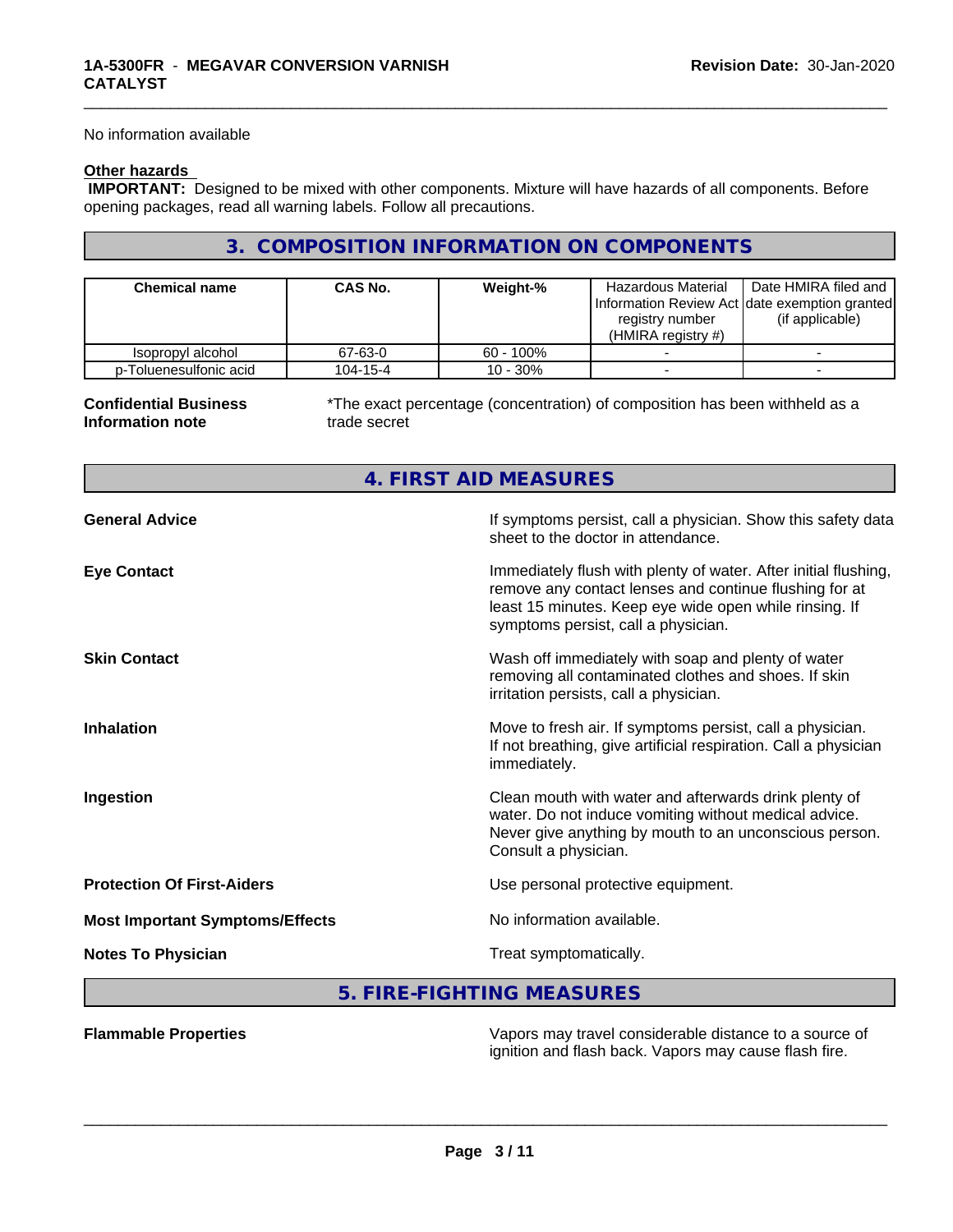| <b>Suitable Extinguishing Media</b>                                                 |                 | surrounding environment.              | Foam, dry powder or water. Use extinguishing measures<br>that are appropriate to local circumstances and the                                                                                                                                                                        |  |
|-------------------------------------------------------------------------------------|-----------------|---------------------------------------|-------------------------------------------------------------------------------------------------------------------------------------------------------------------------------------------------------------------------------------------------------------------------------------|--|
| Protective equipment and precautions for firefighters                               |                 | and full protective gear.             | As in any fire, wear self-contained breathing apparatus<br>pressure-demand, MSHA/NIOSH (approved or equivalent)                                                                                                                                                                     |  |
| <b>Hazardous combustion products</b>                                                |                 | which may be toxic and/or irritating. | Burning may result in carbon dioxide, carbon monoxide<br>and other combustion products of varying composition                                                                                                                                                                       |  |
| <b>Specific Hazards Arising From The Chemical</b>                                   |                 | vapors.                               | Flammable. Flash back possible over considerable<br>distance. Keep product and empty container away from<br>heat and sources of ignition. Closed containers may<br>rupture if exposed to fire or extreme heat. Thermal<br>decomposition can lead to release of irritating gases and |  |
| <b>Sensitivity to mechanical impact</b>                                             |                 | No                                    |                                                                                                                                                                                                                                                                                     |  |
| Sensitivity to static discharge                                                     |                 | Yes                                   |                                                                                                                                                                                                                                                                                     |  |
| <b>Flash Point Data</b><br>Flash point (°F)<br>Flash Point (°C)<br><b>Method</b>    |                 | 60<br>16<br><b>PMCC</b>               |                                                                                                                                                                                                                                                                                     |  |
| <b>Flammability Limits In Air</b>                                                   |                 |                                       |                                                                                                                                                                                                                                                                                     |  |
| Lower flammability limit:<br><b>Upper flammability limit:</b>                       |                 | Not available<br>Not available        |                                                                                                                                                                                                                                                                                     |  |
| Health: 3<br><b>NFPA</b>                                                            | Flammability: 3 | Instability: 0                        | <b>Special: Not Applicable</b>                                                                                                                                                                                                                                                      |  |
| <b>NFPA Legend</b><br>0 - Not Hazardous<br>1 - Slightly<br>2 - Moderate<br>3 - High |                 |                                       |                                                                                                                                                                                                                                                                                     |  |

\_\_\_\_\_\_\_\_\_\_\_\_\_\_\_\_\_\_\_\_\_\_\_\_\_\_\_\_\_\_\_\_\_\_\_\_\_\_\_\_\_\_\_\_\_\_\_\_\_\_\_\_\_\_\_\_\_\_\_\_\_\_\_\_\_\_\_\_\_\_\_\_\_\_\_\_\_\_\_\_\_\_\_\_\_\_\_\_\_\_\_\_\_

4 - Severe

*The ratings assigned are only suggested ratings, the contractor/employer has ultimate responsibilities for NFPA ratings where this system is used.*

*Additional information regarding the NFPA rating system is available from the National Fire Protection Agency (NFPA) at www.nfpa.org.*

# **6. ACCIDENTAL RELEASE MEASURES**

**Personal Precautions Remove all sources of ignition. Take precautions to** Remove all sources of ignition. Take precautions to prevent flashback. Ground and bond all containers and handling equipment. Take precautionary measures against static discharges. Ensure adequate ventilation. Avoid contact with skin, eyes and clothing. Use personal protective equipment.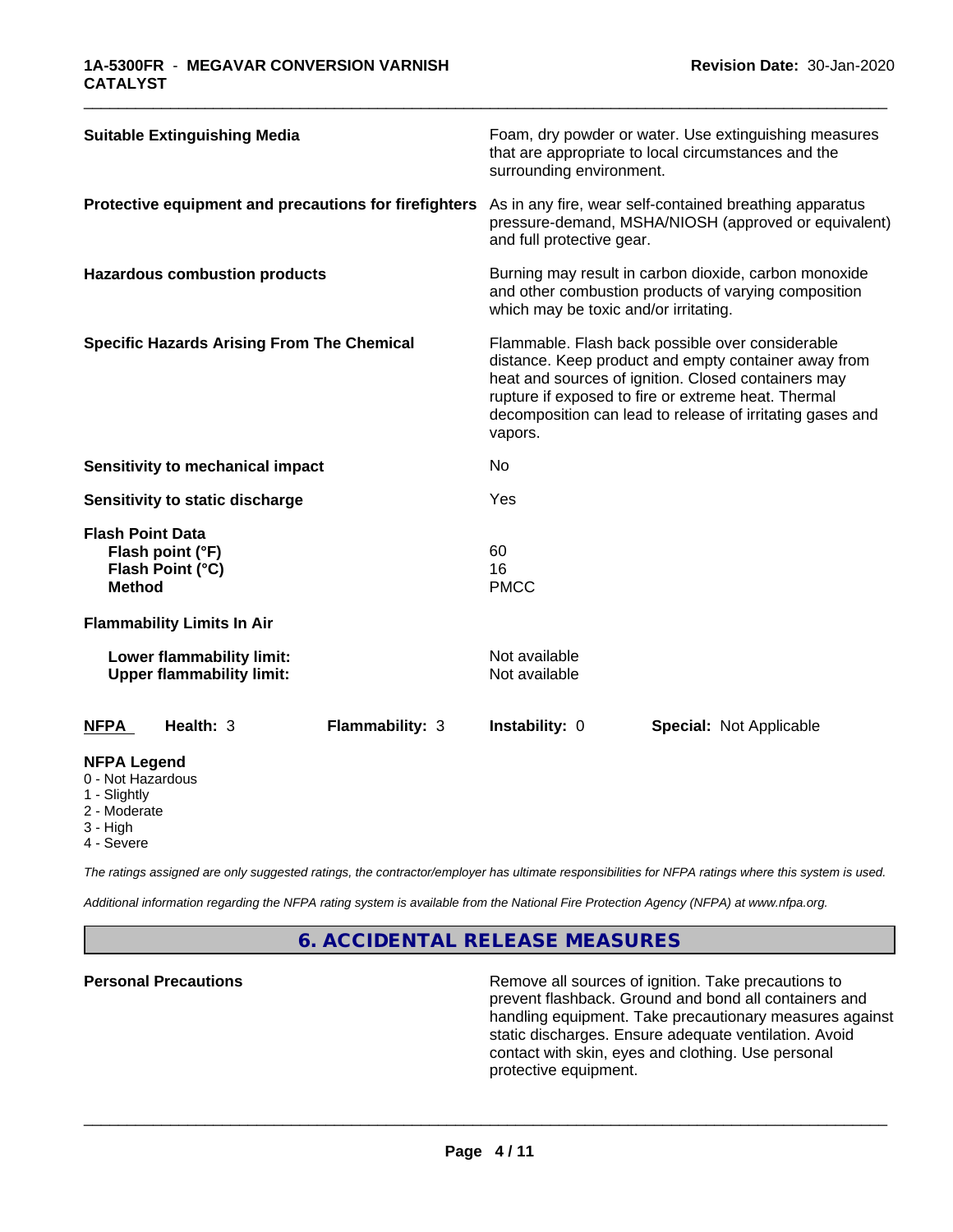| <b>Other Information</b>         | Prevent further leakage or spillage if safe to do so. Do not<br>allow material to contaminate ground water system.<br>Prevent product from entering drains. Do not flush into<br>surface water or sanitary sewer system. Local authorities<br>should be advised if significant spillages cannot be<br>contained. |
|----------------------------------|------------------------------------------------------------------------------------------------------------------------------------------------------------------------------------------------------------------------------------------------------------------------------------------------------------------|
| <b>Environmental precautions</b> | See Section 12 for additional Ecological Information.                                                                                                                                                                                                                                                            |
| <b>Methods for Cleaning Up</b>   | Dam up. Soak up with inert absorbent material. Use a<br>non-sparking or explosion proof means to transfer material<br>to a sealed, appropriate container for disposal. Clean<br>contaminated surface thoroughly.                                                                                                 |
|                                  | 7. HANDLING AND STORAGE                                                                                                                                                                                                                                                                                          |
| <b>Handling</b>                  | Avoid contact with skin, eyes and clothing. Wear personal<br>protective equipment. Do not breathe vapors or spray mist.<br>Use only in ventilated areas. Prevent vapor build-up by<br>providing adequate ventilation during and after use.<br>Take precautionary measures against static discharges.             |
|                                  | To avoid ignition of vapors by static electricity discharge,<br>all metal parts of the equipment must be grounded. Keep<br>away from heat, sparks and flame. Do not smoke.                                                                                                                                       |

\_\_\_\_\_\_\_\_\_\_\_\_\_\_\_\_\_\_\_\_\_\_\_\_\_\_\_\_\_\_\_\_\_\_\_\_\_\_\_\_\_\_\_\_\_\_\_\_\_\_\_\_\_\_\_\_\_\_\_\_\_\_\_\_\_\_\_\_\_\_\_\_\_\_\_\_\_\_\_\_\_\_\_\_\_\_\_\_\_\_\_\_\_

**Storage Keep containers tightly closed in a dry, cool and Storage Keep containers tightly closed in a dry, cool and** 

**Incompatible Materials Incompatible with strong acids and bases and strong** oxidizing agents.

Extinguish all flames and pilot lights, and turn off stoves, heaters, electric motors and other sources of ignition during use and until all vapors are gone. Ignition and/or

well-ventilated place. Keep away from heat. Keep away from open flames, hot surfaces and sources of ignition. Keep in properly labeled containers. Keep out of the reach

# **8. EXPOSURE CONTROLS/PERSONAL PROTECTION**

of children.

flash back may occur.

### **Exposure Limits**

| <b>Chemical name</b> | <b>ACGIH TLV</b>              | Alberta                                                                      | <b>British Columbia</b>         | <b>Ontario</b>                  | Quebec                                                                                                              |
|----------------------|-------------------------------|------------------------------------------------------------------------------|---------------------------------|---------------------------------|---------------------------------------------------------------------------------------------------------------------|
| Isopropyl alcohol    | STEL: 400 ppm<br>TWA: 200 ppm | 200 ppm - TWA<br>492 mg/m $3$ - TWA<br>400 ppm - STEL<br>984 ma/m $3$ - STEL | 200 ppm - TWA<br>400 ppm - STEL | 200 ppm - TWA<br>400 ppm - STEL | 400 ppm - TWAEV<br>$\frac{1}{2}$ 985 mg/m <sup>3</sup> - TWAEV<br>500 ppm - STEV<br>1230 mg/m <sup>3</sup> - STEV + |

#### **Legend**

ACGIH - American Conference of Governmental Industrial Hygienists Alberta - Alberta Occupational Exposure Limits

British Columbia - British Columbia Occupational Exposure Limits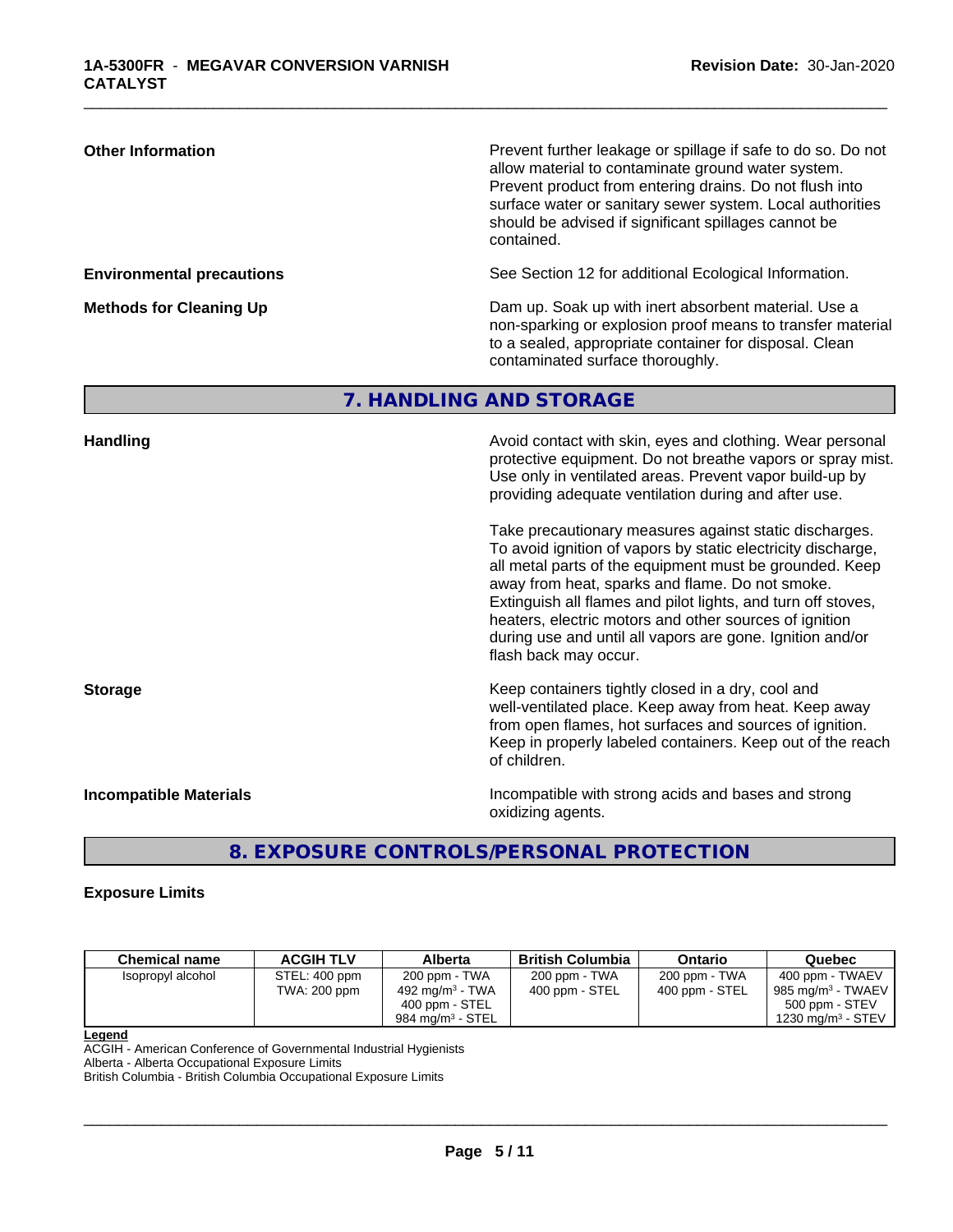Ontario - Ontario Occupational Exposure Limits Quebec - Quebec Occupational Exposure Limits N/E - Not established

# **Personal Protective Equipment**<br> **Eye/Face Protection**

**Engineering Measures Ensure** Ensure adequate ventilation, especially in confined areas.

\_\_\_\_\_\_\_\_\_\_\_\_\_\_\_\_\_\_\_\_\_\_\_\_\_\_\_\_\_\_\_\_\_\_\_\_\_\_\_\_\_\_\_\_\_\_\_\_\_\_\_\_\_\_\_\_\_\_\_\_\_\_\_\_\_\_\_\_\_\_\_\_\_\_\_\_\_\_\_\_\_\_\_\_\_\_\_\_\_\_\_\_\_

Safety glasses with side-shields. If splashes are likely to occur, wear: Tightly fitting safety goggles **Skin Protection Protection Protective gloves and impervious clothing. Respiratory Protection Number 1** (Use only with adequate ventilation. In operations where exposure limits are exceeded, use a NIOSH approved respirator that has been selected by a technically qualified person for the specific work conditions. When spraying the product or applying in confined areas, wear a NIOSH approved respirator specified for paint spray or organic vapors.

**Hygiene Measures Avoid contact with skin, eyes and clothing. Remove and Avoid contact with skin, eyes and clothing. Remove and Avoid contact with skin, eyes and clothing. Remove and** wash contaminated clothing before re-use. Wash thoroughly after handling.

# **9. PHYSICAL AND CHEMICAL PROPERTIES**

**Appearance** liquid **Odor** Alcohol **Odor Threshold No information available No information available Density (lbs/gal)** 7.3 - 7.4 **Specific Gravity** 0.87 - 0.89 **pH pH**  $\blacksquare$ **Viscosity (cps)** No information available Notice 1, 1999 **Solubility(ies)** No information available **Water solubility Water solubility Water solubility Water solubility Water solubility Water solution Evaporation Rate No information available No information available Vapor pressure** No information available **Vapor density No information available No information available Wt. % Solids** 15 - 25 **Vol. % Solids** 5 - 15 **Wt. % Volatiles** 75 - 85 **Vol. % Volatiles** 85 - 95 **VOC Regulatory Limit (g/L)** < 710 **Boiling Point (°F)** 180 **Boiling Point (°C)** 82 **Freezing point (°F)** No information available **Freezing Point (°C)** No information available **Flash point (°F)** 60 **Flash Point (°C)** 16 **Method** PMCC **Flammability (solid, gas)** Not applicable **Upper flammability limit:** Not applicable **Lower flammability limit:**<br> **Autoignition Temperature (°F)** Not applicable Not applicable not a Not applicable **Autoignition Temperature (°F) Autoignition Temperature (°C)** No information available **Decomposition Temperature (°F)** No information available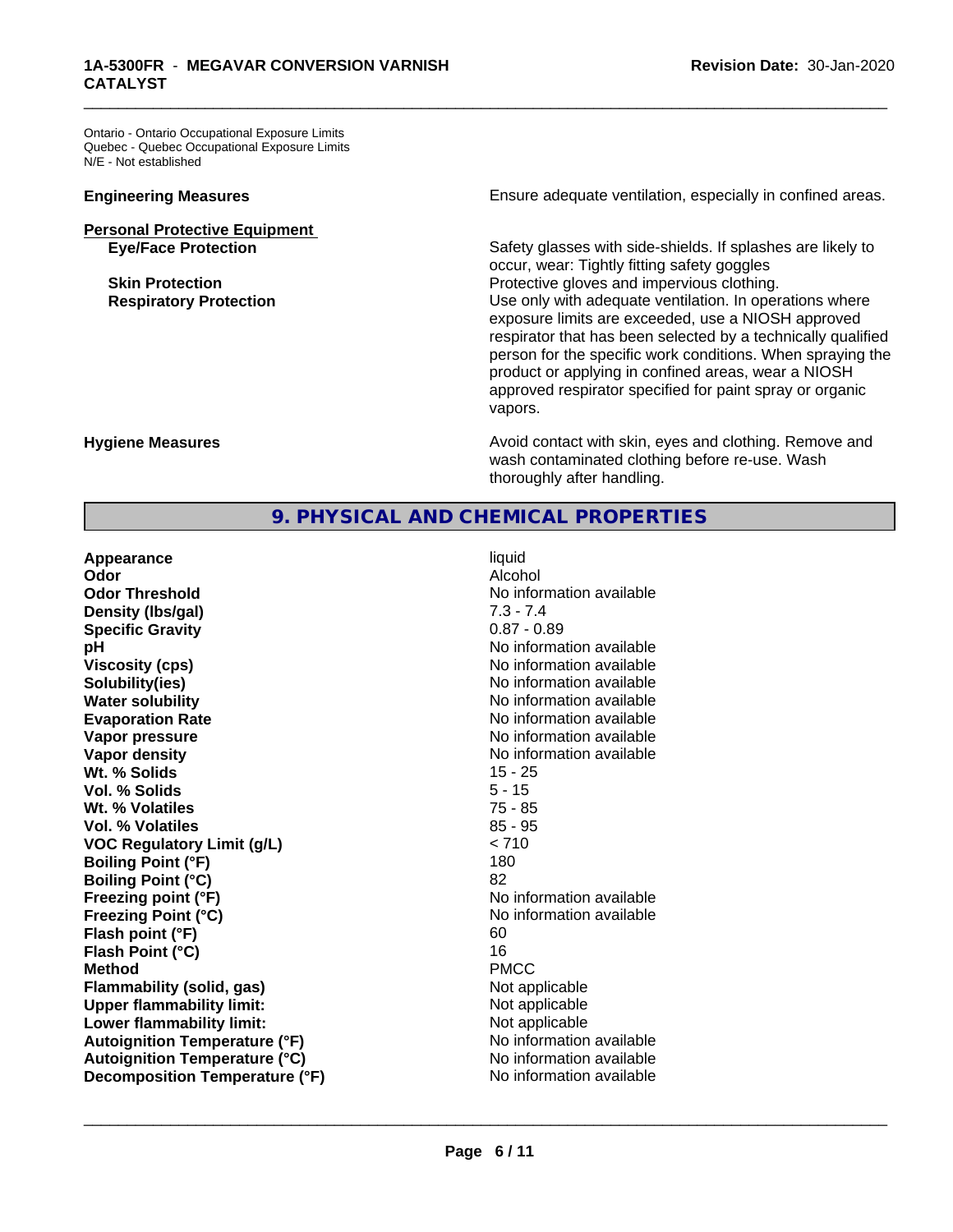**Decomposition Temperature (°C)**<br> **Partition coefficient**<br> **Partition coefficient**<br> **No** information available

**No information available** 

\_\_\_\_\_\_\_\_\_\_\_\_\_\_\_\_\_\_\_\_\_\_\_\_\_\_\_\_\_\_\_\_\_\_\_\_\_\_\_\_\_\_\_\_\_\_\_\_\_\_\_\_\_\_\_\_\_\_\_\_\_\_\_\_\_\_\_\_\_\_\_\_\_\_\_\_\_\_\_\_\_\_\_\_\_\_\_\_\_\_\_\_\_

# **10. STABILITY AND REACTIVITY**

| <b>Reactivity</b>                       | Not Applicable                                                                                                            |
|-----------------------------------------|---------------------------------------------------------------------------------------------------------------------------|
| <b>Chemical Stability</b>               | Stable under normal conditions. Hazardous polymerisation<br>does not occur.                                               |
| <b>Conditions to avoid</b>              | Keep away from open flames, hot surfaces, static<br>electricity and sources of ignition. Sparks. Elevated<br>temperature. |
| <b>Incompatible Materials</b>           | Incompatible with strong acids and bases and strong<br>oxidizing agents.                                                  |
| <b>Hazardous Decomposition Products</b> | Thermal decomposition can lead to release of irritating<br>gases and vapors.                                              |
|                                         |                                                                                                                           |

**Possibility of hazardous reactions** None under normal conditions of use.

# **11. TOXICOLOGICAL INFORMATION**

#### **Product Information Information on likely routes of exposure**

**Principal Routes of Exposure Exposure** Eye contact, skin contact and inhalation.

**Acute Toxicity<br>Product Information** 

Repeated or prolonged exposure to organic solvents may lead to permanent brain and nervous system damage. Intentional misuse by deliberately concentrating and inhaling vapors may be harmful or fatal.

# **Symptoms related to the physical,chemical and toxicological characteristics**

| <b>Symptoms</b>                    | No information available                                                                                                                                                                                                             |  |  |  |  |  |
|------------------------------------|--------------------------------------------------------------------------------------------------------------------------------------------------------------------------------------------------------------------------------------|--|--|--|--|--|
|                                    | Delayed and immediate effects as well as chronic effects from short and long-term exposure                                                                                                                                           |  |  |  |  |  |
| Eye contact<br><b>Skin contact</b> | Contact with eyes may cause irritation.<br>May cause skin irritation and/or dermatitis. Prolonged skin<br>contact may defat the skin and produce dermatitis.                                                                         |  |  |  |  |  |
| <b>Inhalation</b>                  | Harmful by inhalation. High vapor / aerosol concentrations<br>are irritating to the eyes, nose, throat and lungs and may<br>cause headaches, dizziness, drowsiness,<br>unconsciousness, and other central nervous system<br>effects. |  |  |  |  |  |
| Ingestion                          | Harmful if swallowed. Ingestion may cause irritation to<br>mucous membranes. Small amounts of this product<br>aspirated into the respiratory system during ingestion or<br>vomiting may cause mild to severe pulmonary injury,       |  |  |  |  |  |
|                                    |                                                                                                                                                                                                                                      |  |  |  |  |  |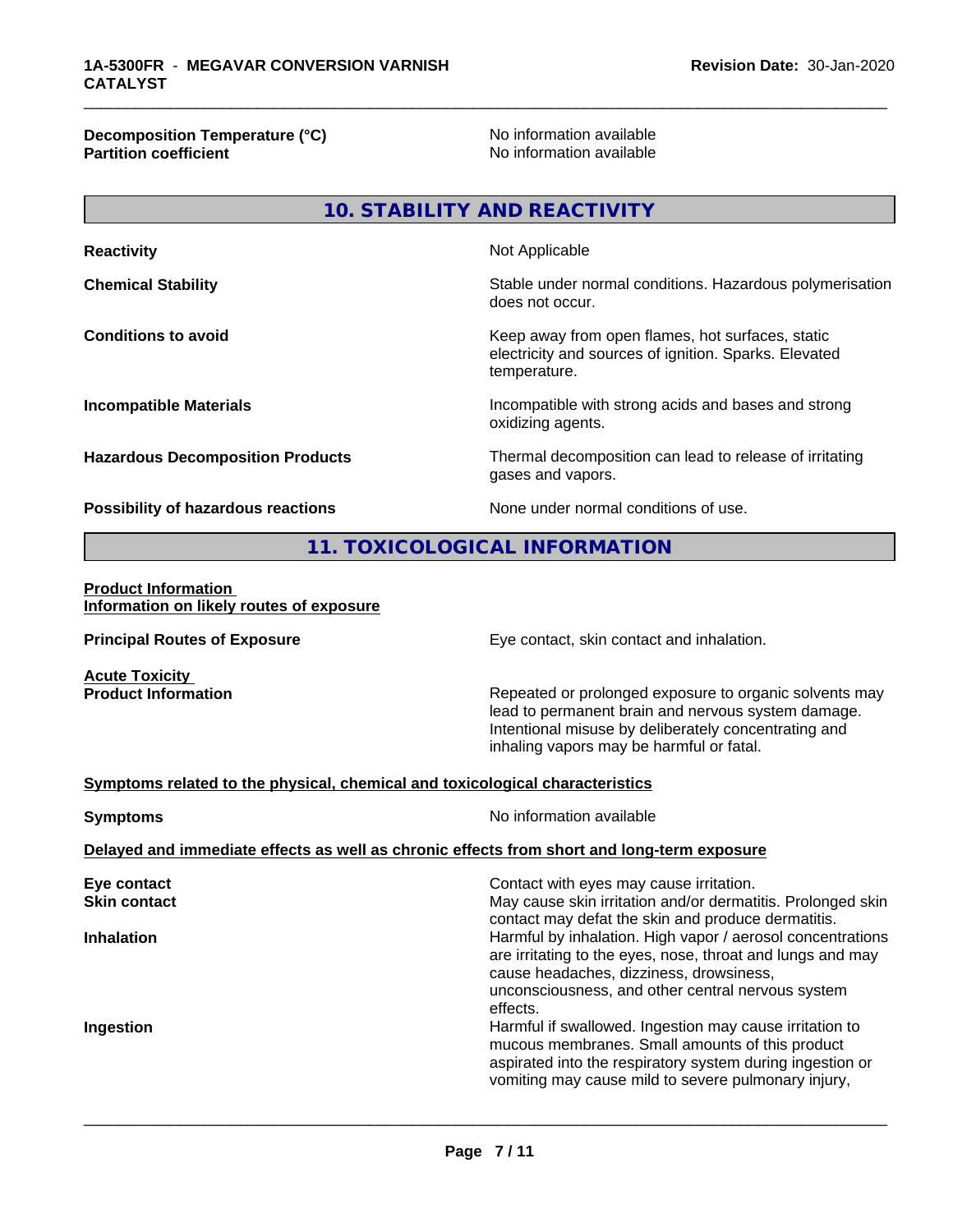**Sensitization**<br> **Sensitization**<br> **No information available.**<br>
No information available. **Neurological Effects Mutagenic Effects**<br> **Reproductive Effects**<br> **Reproductive Effects**<br> **Reproductive Effects Reproductive Effects**<br> **Reproductive Effects**<br> **Developmental Effects**<br> **No information available. Target organ effects** No information available. **STOT -** single exposure<br> **STOT** - repeated exposure<br> **STOT** - repeated exposure **STOT** - repeated exposure **Other adverse effects**  $\qquad \qquad \qquad$  No information available.

possibly progressing to death. **No information available. Aspiration Hazard** May be harmful if swallowed and enters airways. Small amounts of this product aspirated into the respiratory system during ingestion or vomiting may cause mild to severe pulmonary injury, possibly progressing to death.

\_\_\_\_\_\_\_\_\_\_\_\_\_\_\_\_\_\_\_\_\_\_\_\_\_\_\_\_\_\_\_\_\_\_\_\_\_\_\_\_\_\_\_\_\_\_\_\_\_\_\_\_\_\_\_\_\_\_\_\_\_\_\_\_\_\_\_\_\_\_\_\_\_\_\_\_\_\_\_\_\_\_\_\_\_\_\_\_\_\_\_\_\_

# **Numerical measures of toxicity**

**The following values are calculated based on chapter 3.1 of the GHS document**

| ATEmix (oral)                        | 1753 mg/kg   |
|--------------------------------------|--------------|
| <b>ATEmix (dermal)</b>               | 3145 mg/kg   |
| <b>ATEmix (inhalation-dust/mist)</b> | 91.3 mg/L    |
| <b>ATEmix (inhalation-vapor)</b>     | 28462.2 mg/L |

#### **Component Information**

| Chemical name                      | Oral LD50            | Dermal LD50             | Inhalation LC50                       |
|------------------------------------|----------------------|-------------------------|---------------------------------------|
| Isopropyl alcohol<br>67-63-0       | $= 1870$ mg/kg (Rat) | $= 4059$ mg/kg (Rabbit) | $= 72600$ mg/m <sup>3</sup> (Rat) 4 h |
| p-Toluenesulfonic acid<br>104-15-4 | $= 1410$ mg/kg (Rat) |                         |                                       |

#### **Carcinogenicity**

*There are no known carcinogenic chemicals in this product above reportable levels.*

**12. ECOLOGICAL INFORMATION**

### **Ecotoxicity Effects**

The environmental impact of this product has not been fully investigated.

### **Product Information**

# **Acute Toxicity to Fish**

No information available

# **Acute Toxicity to Aquatic Invertebrates**

No information available

#### **Acute Toxicity to Aquatic Plants**

No information available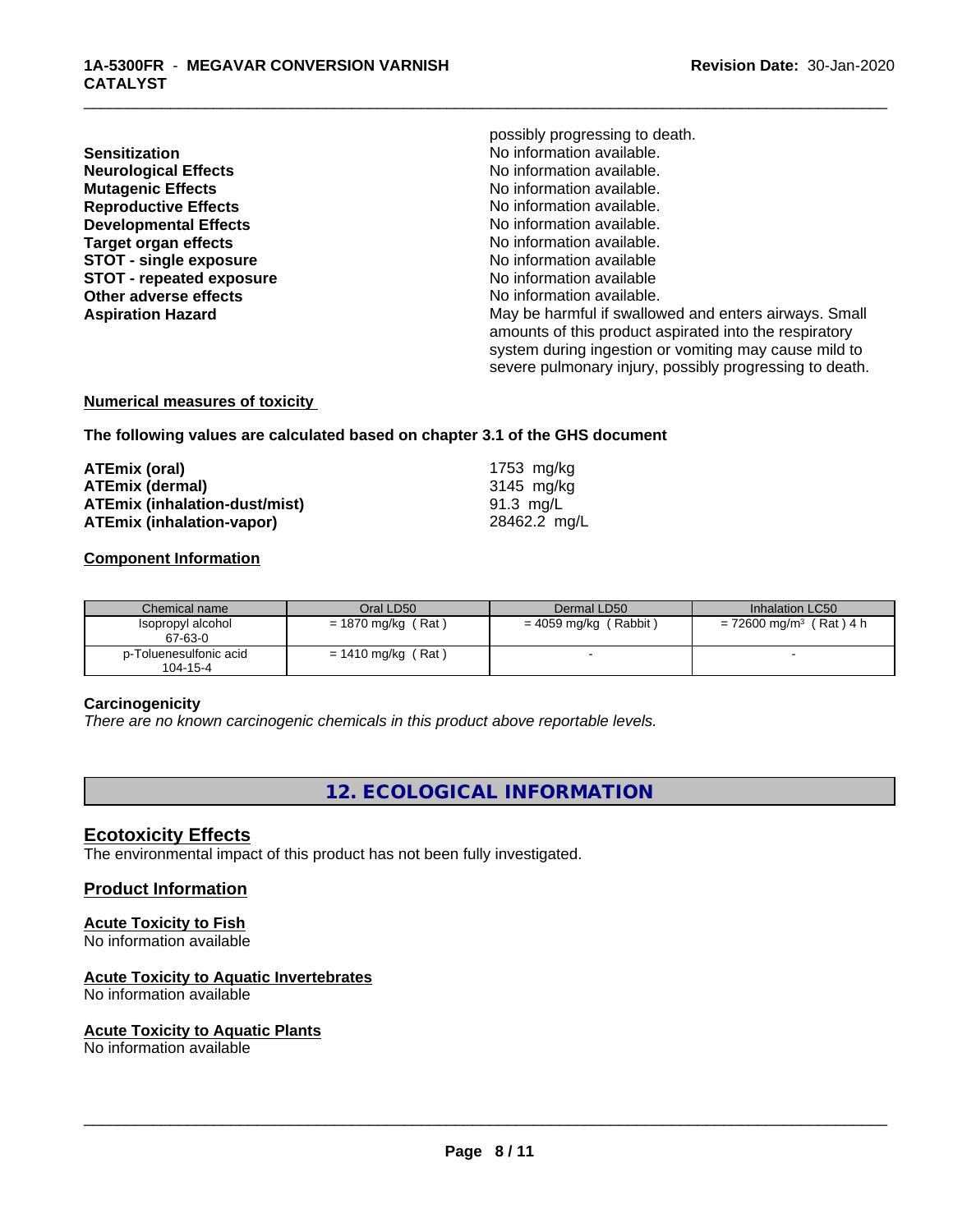#### **Persistence / Degradability**

No information available.

#### **Bioaccumulation**

There is no data for this product.

#### **Mobility in Environmental Media**

No information available.

#### **Ozone**

No information available

### **Component Information**

#### **Acute Toxicity to Fish**

No information available

#### **Acute Toxicity to Aquatic Invertebrates**

No information available

#### **Acute Toxicity to Aquatic Plants**

No information available

# **13. DISPOSAL CONSIDERATIONS**

\_\_\_\_\_\_\_\_\_\_\_\_\_\_\_\_\_\_\_\_\_\_\_\_\_\_\_\_\_\_\_\_\_\_\_\_\_\_\_\_\_\_\_\_\_\_\_\_\_\_\_\_\_\_\_\_\_\_\_\_\_\_\_\_\_\_\_\_\_\_\_\_\_\_\_\_\_\_\_\_\_\_\_\_\_\_\_\_\_\_\_\_\_

**Waste Disposal Method** Dispose of in accordance with federal, state, provincial, and local regulations. Local requirements may vary, consult your sanitation department or state-designated environmental protection agency for more disposal options.

**Empty Container Warning <b>Emptied** Containers may retain product residue. Follow label warnings even after container is emptied. Residual vapors may explode on ignition.

**14. TRANSPORT INFORMATION**

**TDG**

**Proper Shipping Name Name** PAINT, FLAMMABLE, CORROSIVE **Hazard class** 3 **Subsidiary Class** 8 **Packing Group** II

**UN-No.** UN3469 **Description** UN3469, PAINT, FLAMMABLE, CORROSIVE, 3 (8), II

**ICAO / IATA** Contact the preparer for further information.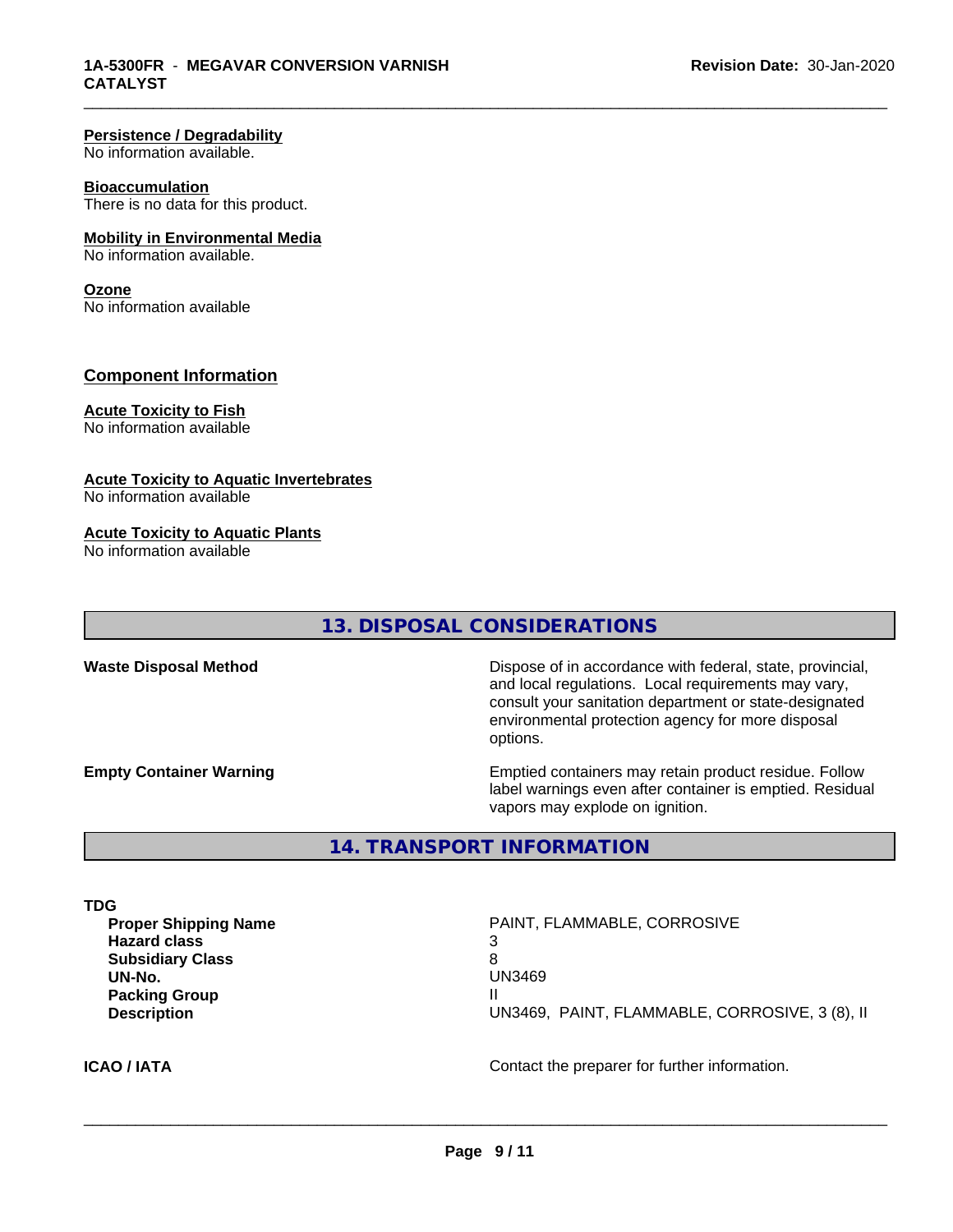**IMDG / IMO Contact the preparer for further information.** 

\_\_\_\_\_\_\_\_\_\_\_\_\_\_\_\_\_\_\_\_\_\_\_\_\_\_\_\_\_\_\_\_\_\_\_\_\_\_\_\_\_\_\_\_\_\_\_\_\_\_\_\_\_\_\_\_\_\_\_\_\_\_\_\_\_\_\_\_\_\_\_\_\_\_\_\_\_\_\_\_\_\_\_\_\_\_\_\_\_\_\_\_\_

**15. REGULATORY INFORMATION**

# **International Inventories**

| <b>TSCA: United States</b> | Yes - All components are listed or exempt. |
|----------------------------|--------------------------------------------|
| <b>DSL: Canada</b>         | Yes - All components are listed or exempt. |

# **National Pollutant Release Inventory (NPRI)**

#### **NPRI Parts 1- 4**

**NPRI** 

This product contains the following Parts 1-4 NPRI chemicals:

| <b>Chemical name</b>                                                             | CAS No. | Weight-%     | <b>NPRI Parts 1-4</b> |  |
|----------------------------------------------------------------------------------|---------|--------------|-----------------------|--|
| Isopropyl alcohol                                                                | 67-63-0 | $60 - 100\%$ | Listed                |  |
| <b>NPRI Part 5</b><br>This product contains the following NPRI Part 5 Chemicals: |         |              |                       |  |
|                                                                                  |         |              |                       |  |
| <b>Chemical name</b>                                                             | CAS No. | Weight-%     | <b>NPRI Part 5</b>    |  |
| Isopropyl alcohol                                                                | 67-63-0 | $60 - 100\%$ | Listed                |  |

#### **WHMIS Regulatory Status**

This product has been classified in accordance with the hazard criteria of the Hazardous Products Regulations (HPR) and the SDS contains all the information required by the HPR.

| <b>16. OTHER INFORMATION</b> |
|------------------------------|
|------------------------------|

| HMIS | Health: $3$ | <b>Flammability: 3</b> | <b>Reactivity: 0 PPE: -</b> |  |
|------|-------------|------------------------|-----------------------------|--|
|      |             |                        |                             |  |

#### **HMIS Legend**

- 0 Minimal Hazard
- 1 Slight Hazard
- 2 Moderate Hazard
- 3 Serious Hazard
- 4 Severe Hazard
- \* Chronic Hazard

X - Consult your supervisor or S.O.P. for "Special" handling instructions.

*Note: The PPE rating has intentionally been left blank. Choose appropriate PPE that will protect employees from the hazards the material will present under the actual normal conditions of use.*

*Caution: HMISÒ ratings are based on a 0-4 rating scale, with 0 representing minimal hazards or risks, and 4 representing significant hazards or risks. Although HMISÒ ratings are not required on MSDSs under 29 CFR 1910.1200, the preparer, has chosen to provide them. HMISÒ ratings are to be used only in conjunction with a fully implemented HMISÒ program by workers who have received appropriate HMISÒ training. HMISÒ is a registered trade and service mark of the NPCA. HMISÒ materials may be purchased exclusively from J. J. Keller (800) 327-6868.*